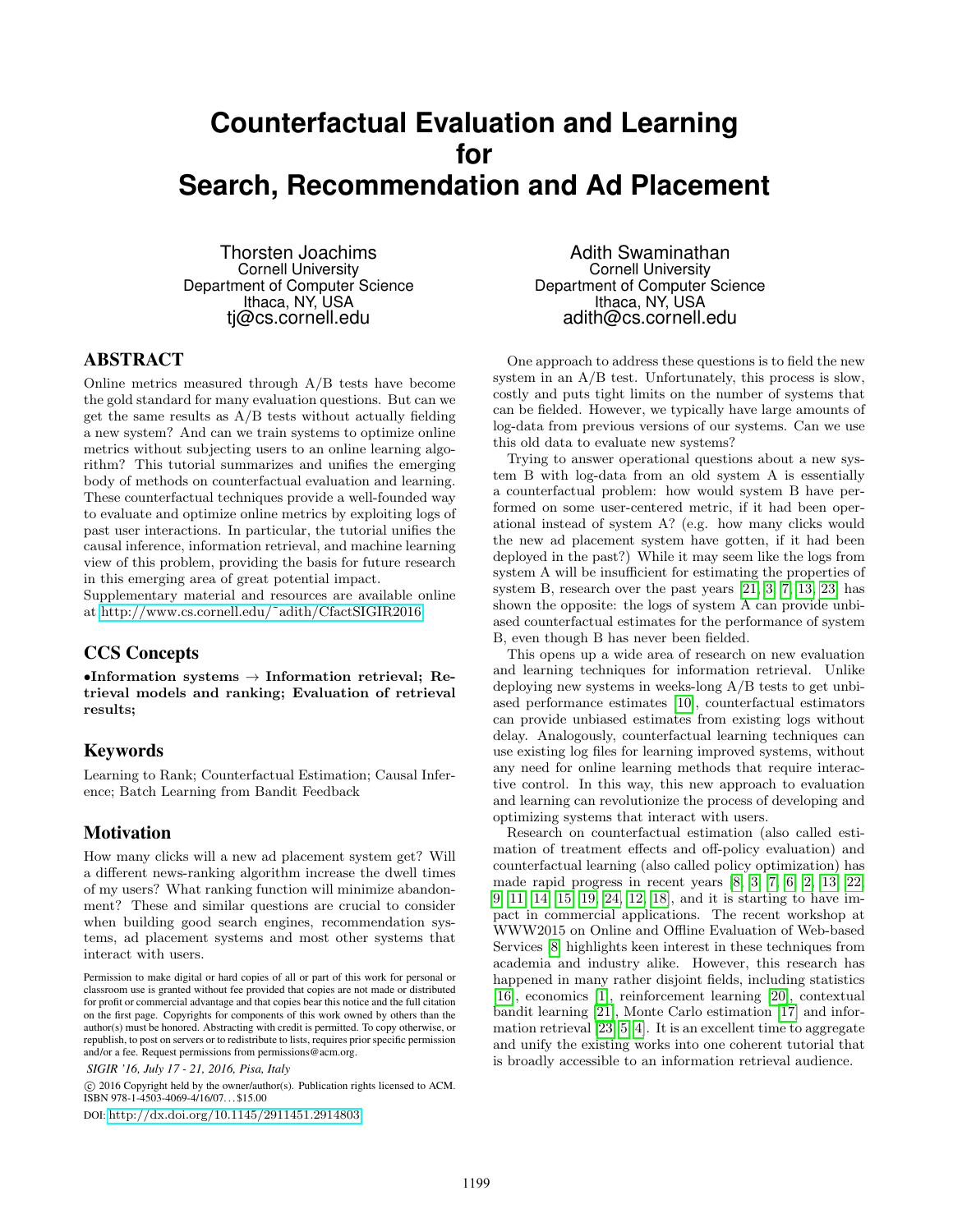# **Objectives**

This tutorial will provide an overview of the rapidly growing body of research on offline evaluation and learning using online metrics. A confluence of developments in machine learning, causal inference, economics, and information retrieval has recently pushed these methods to be well-founded and practical. This tutorial will provide a unifying view that will enable newcomers to enter the field, enabling broader research and further adoption of these methods in practice. The objectives of the tutorial are:

- 1. Provide a unified view of counterfactual estimation and learning techniques as they apply to Information Retrieval evaluation and learning.
- 2. Translate the disparate terminology from economics, causal inference, and machine learning into a framework accessible to Information Retrieval researchers.
- 3. Give an overview of counterfactual evaluation techniques and how they apply to IR problems.
- 4. Give an overview of counterfactual learning techniques and how they apply to IR problems.
- 5. Demonstrate strengths and limitations of counterfactual techniques via case studies on IR problems.
- 6. Provide publicly available benchmark datasets to enable IR research in this area.
- 7. Outline directions for future research.

## **Prerequisites**

This tutorial is aimed at an audience with intermediate experience with information retrieval. It assumes the following prerequisites:

- Familiarity with standard IR methods, applications and evaluation metrics is assumed and only briefly reviewed.
- Basic understanding of probability theory and introductory statistics is sufficient for understanding most of the tutorial.
- Some topics require basic understanding of machine learning.

All code samples demonstrating counterfactual analysis for IR will be in Python3. Participants who wish to run these demos locally must bring a device capable of running Python3 scripts. Supplementary material for this tutorial is available online at [http://www.cs.cornell.edu/˜adith/CfactSIGIR2016.](http://www.cs.cornell.edu/~adith/CfactSIGIR2016)

## Presenters

Thorsten Joachims is a Professor in the Department of Computer Science and in the Department of Information Science at Cornell University. His research interests center on a synthesis of theory and system building in machine learning, with applications in information retrieval and recommendation. His past research focused on support vector machines, learning to rank, learning with preferences, and learning from implicit feedback, text classification and structured output prediction. He is an ACM Fellow, AAAI Fellow and Humboldt Fellow.

Adith Swaminathan is a PhD candidate in the Department of Computer Science at Cornell University, advised by Prof. Thorsten Joachims. His research interests are at the core of this tutorial, focusing on principles and algorithms for off-policy evaluation and learning for retrieval and recommendation systems. He received a BTech degree in Computer Science and Engineering from IIT Bombay in 2010 and MSc in Computer Science from Cornell University in 2014.

## Acknowledgements

We acknowledge and thank for the support under NSF Awards IIS-1247637, IIS-1217686, and IIS-1513692, as well as a gift from Bloomberg.

### 1. REFERENCES

- <span id="page-1-11"></span>[1] S. Athey and G. Imbens. Recursive Partitioning for Heterogeneous Causal Effects. ArXiv e-prints, 2015.
- <span id="page-1-6"></span>[2] A. Beygelzimer and J. Langford. The offset tree for learning with partial labels. In KDD, pages 129–138, 2009.
- <span id="page-1-0"></span>[3] L. Bottou, J. Peters, J. Q. Candela, D. X. Charles, M. Chickering, E. Portugaly, D. Ray, P. Y. Simard, and E. Snelson. Counterfactual reasoning and learning systems: The example of computational advertising. Journal of Machine Learning Research, 14(1):3207–3260, 2013.
- <span id="page-1-13"></span>[4] B. Carterette, E. Kanoulas, V. Pavlu, and H. Fang. Reusable test collections through experimental design. In SIGIR, pages 547–554, 2010.
- <span id="page-1-12"></span>[5] B. Carterette, E. Kanoulas, and E. Yilmaz. Advances on the development of evaluation measures. In SIGIR, pages 1200–1201, 2012.
- <span id="page-1-5"></span>[6] M. Dudík, D. Erhan, J. Langford, and L. Li. Doubly robust policy evaluation and optimization. Statistical Science, pages 485–511, 2014.
- <span id="page-1-1"></span>[7] M. Dudík, J. Langford, and L. Li. Doubly robust policy evaluation and learning. In ICML, pages 1097–1104, 2011.
- <span id="page-1-4"></span>[8] N. Gupta, E. Koh, and L. Li. Workshop on online and offline evaluation of web-based services. In WWW Companion, 2015.
- <span id="page-1-7"></span>[9] K. Hofmann, A. Schuth, S. Whiteson, and M. de Rijke. Reusing historical interaction data for faster online learning to rank for IR. In WSDM, pages 183–192, 2013.
- <span id="page-1-3"></span>[10] R. Kohavi, R. Longbotham, D. Sommerfield, and R. M. Henne. Controlled experiments on the web: survey and practical guide. Data Mining and Knowledge Discovery, pages 140–181, 2009.
- <span id="page-1-8"></span>[11] J. Langford, A. Strehl, and J. Wortman. Exploration scavenging. In *ICML*, pages 528–535, 2008.
- <span id="page-1-10"></span>[12] L. Li, S. Chen, J. Kleban, and A. Gupta. Counterfactual estimation and optimization of click metrics in search engines: A case study. In WWW Companion, pages 929–934, 2015.
- <span id="page-1-2"></span>[13] L. Li, W. Chu, J. Langford, and X. Wang. Unbiased offline evaluation of contextual-bandit-based news article recommendation algorithms. In WSDM, pages 297–306, 2011.
- <span id="page-1-9"></span>[14] L. Li, R. Munos, and C. Szepesvari. Toward minimax off-policy value estimation. In AISTATS, 2015.